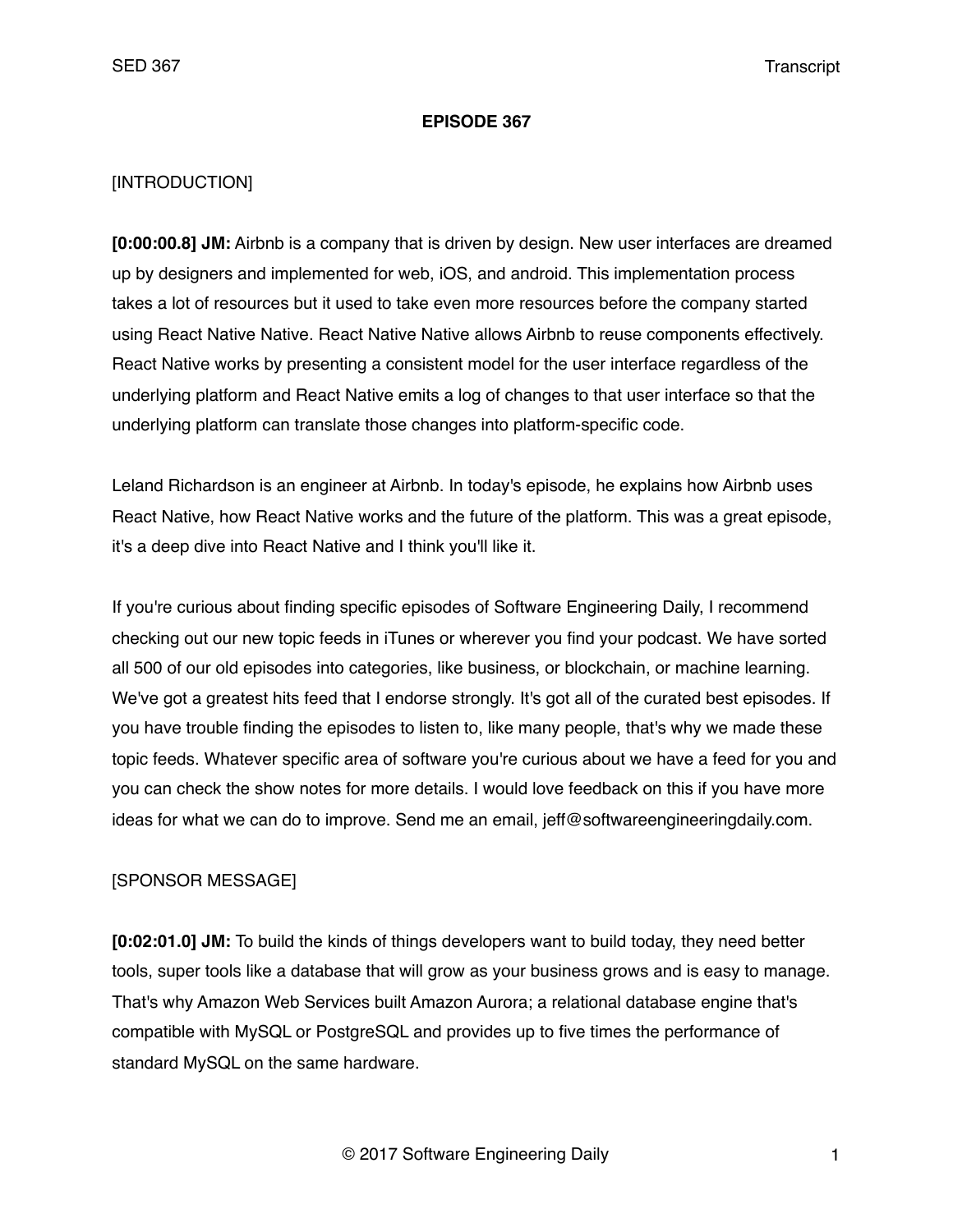Amazon Aurora from AWS can scale up to millions of transactions per minute. Automatically grow your storage up to 64 terabytes if need be and replicate six copies of your data to three different availability zones. Amazon Aurora tolerates failures and even automatically fixes them and continually backs up your data to Amazon S3 and Amazon RDS fully manages it all so you don't have to.

If you're already using Amazon RDS for MySQL, you can migrate Amazon Aurora with just a few clicks. So, what you're getting here is up to five times better performance than MySQL with the security, availability, and reliability of the commercial database all at a 10th of the cost. No upfront charges, no commitments, and you only pay for what you use. Check out Aurora.aws and start imagining what you can build with Amazon Aurora from AWS. That's aurora.aws, A-U-R-O-R-A.A-W-S.

# [INTERVIEW]

**[0:03:40.4] JM:** Leland Richardson is a software engineer at Airbnb. Leland, welcome to Software Engineering Daily.

**[0:03:44.8] LR:** Thanks for having me.

**[0:03:47.0] AS:** Today we're going to talk about React Native and cross-platform development and some of the technologies that you've been building at Airbnb. Let's start off with the canonical question of cross-platform development, which is — Airbnb has to be written three times for web and android and iOS or at least it did prior to starting to work with React Native. How did this process work before React Native? For the companies that are out there that are still writing web and android and iOS apps to maintain cross-platform capabilities, what are they doing and what breaks down in that process?

**[0:04:31.0] LR:** Most companies kind of have those three targets. You have web, android and iOS. Some might have additional targets, like a desktop app or Windows phone, things like that. What you find is a lot of times when you're writing these clients for different targets that you're actually writing more or less the same code every time, but you can't share that code because you're using different technologies differently and things like that. Airbnb, like pretty much every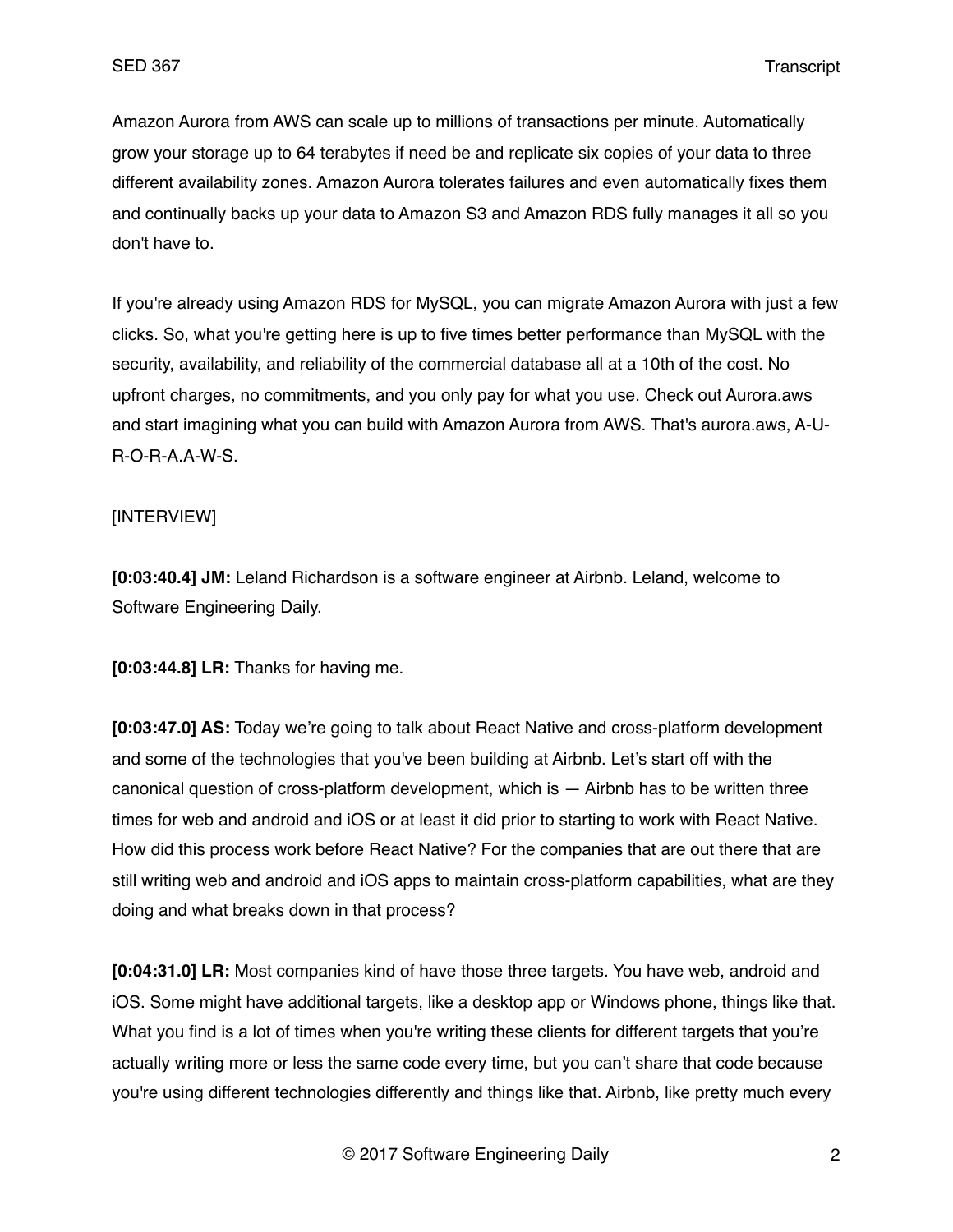other company, has been in that position and still for the most part is. React Native is starting to change that a little bit.

Just to be clear, Airbnb is not 100% written in React Native. It's still a pretty small minority of the product that's written in it. Right now, we use React Native for just iOS and android crossplatform development and we're starting to explore using it for web as well.

**[0:05:41.5] JM:** What are the problems that arise when this engineering process is siloed by platform?

**[0:05:50.1] LR:** Yeah, that's a great question. I think a lot of people view it as just sort of the way things are and the way things ought to be. It's just kind of been that way for so long. We've had some other cross-platform technologies, but for the most part people have kind of come to terms with it. They usually just don't work all that well.

A lot of what can come up with that, until recently, Airbnb was — We kind of had these product teams that worked on specific product silos. You might have one team that works on payments, another team that works on search, things like that. The way that traditionally kind of worked out was those teams that the product engineers on those teams were either back-end engineers or front-end web engineers. Then we would have individual android and iOS teams.

You ended up having this really big communication problem where we didn't have enough iOS or android engineers to kind of spread them across the whole organization, but they still kind of needed to build the whole product. You ended up having a lot of sort of first-hand knowledge that the web engineer might have that would have to then get transferred to the iOS and android engineer and it resulted in, basically, a lot of features that weren't fully implemented on the native apps or at least some sort of lag in terms of when they would get implemented. You essentially have the whole organization kind of fighting for these limited native engineering resources.

**[0:07:35.2] JM:** When React Native Native first came out, it did not claim to solve the problem of siloing, but it did offer some improvements in communication and information sharing and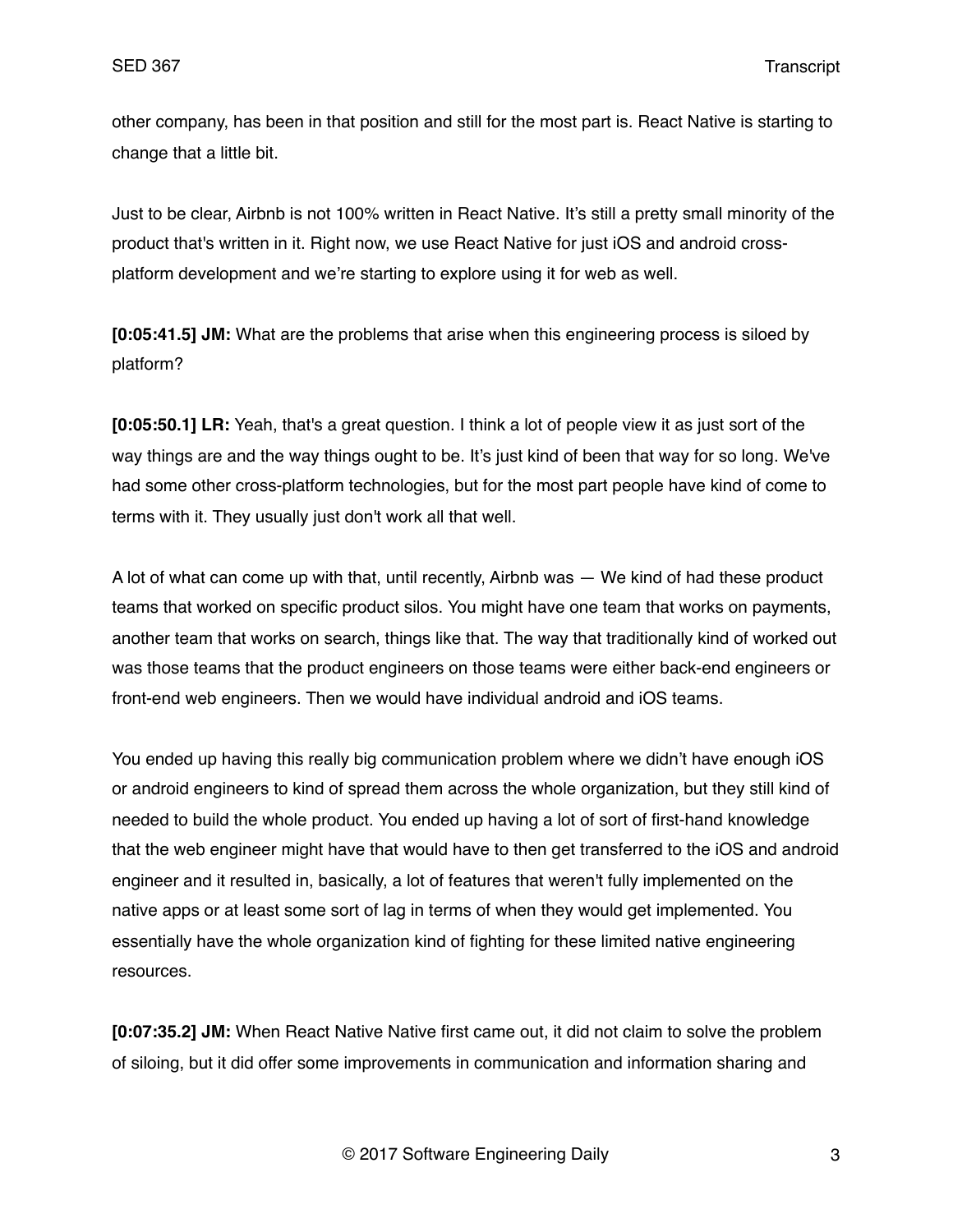cured some of the process of this cross-platform disaster. Overtime, it's gotten better. Explain how React Native changes the development process for cross-platform developers.

**[0:08:05.7] LR:** Yeah. When React Native first came out, the kind of tagline they chose was learn once, write anywhere, which is sort of a play on the kind of the Java, historical Java timeline which is like write once, run anywhere. The idea they were trying to kind of say like, "Hey, we're not trying to do that exactly. That what we're saying is we have this kind of paradigm, this way of writing UI and writing applications which is essentially the JavaScript and Reacts stack, if you."

Basically saying, "We can take that and can we write each application in that stack or in that paradigm even if we might have to write it twice or three times or whatever," that because we've only had to — Because we're using the same stack every time, we're able to share the same kind of engineer to do that. You can have the same person implementing it in all three areas and they might have all of the product context of how to build that application and things like that.

Initially, that was kind of the selling point and I think that that worked out really well. What's really interesting though is you have this effect where before you had — You maybe wrote it three times, but you had three different engineers writing it then or the people writing it for iOS weren't the same people writing it for android, weren't the same people writing it for web.

Once those start to become the same people, then all of a sudden the sort of pain of that duplication starts to feel all the more real. You start writing on web and you start writing it on iOS and android for React Native and then you realize just how similar those two applications are and you realize that there aren't  $-$  The number of kind of differences that you bake in, do to the platform, in a lot of products is actually incredibly small. It's just the technology that you're using that ends up making the code different.

Once you make the technology stack same, it starts to kind of eke at your inner engineer that doesn't want to repeat the code that you're writing all day. You kind of get this interesting effect where you're doing less work than you were before, but for that individual engineer it might actually feel more painful.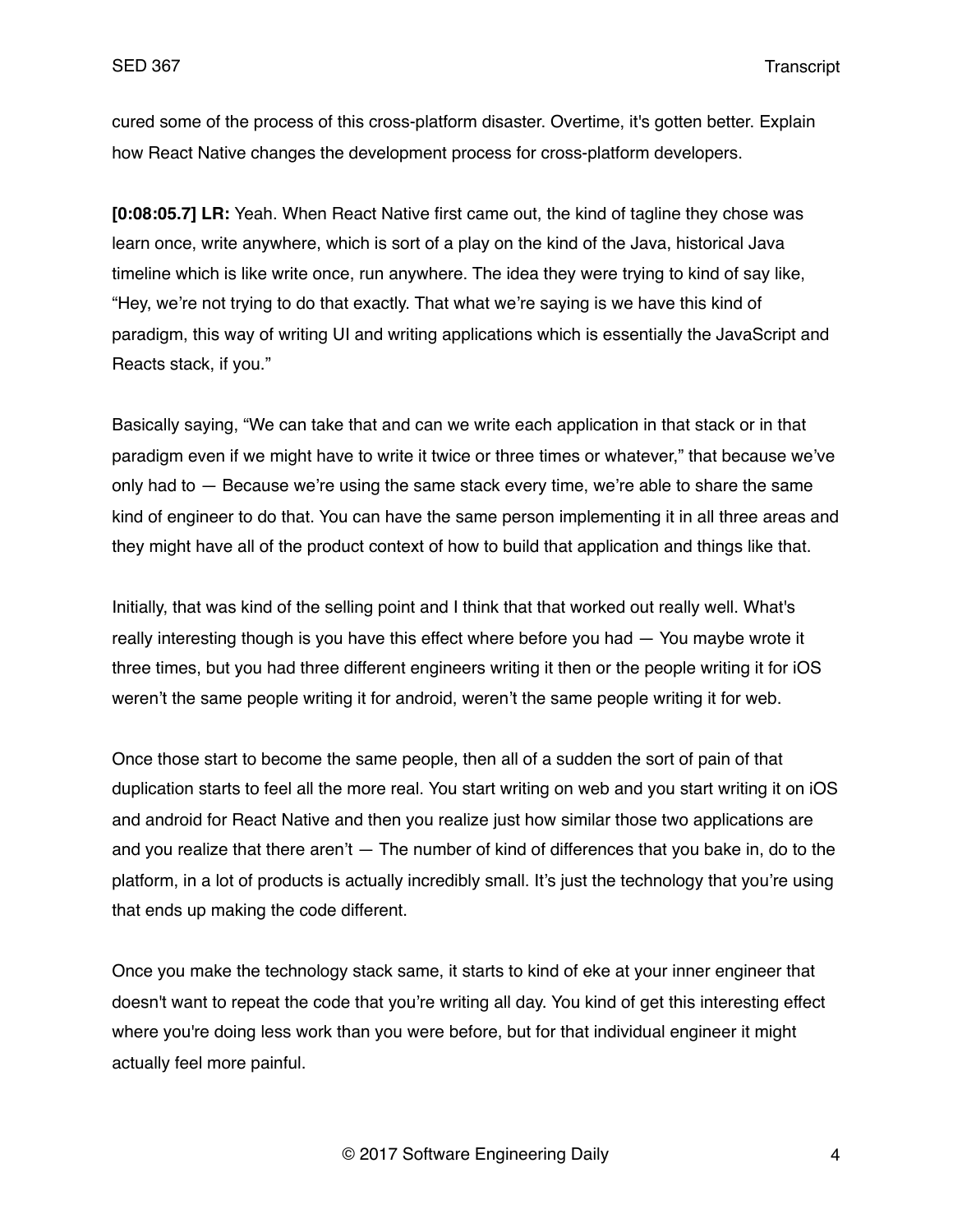**[0:10:52.7] JM:** What you're describing is when a company like Airbnb goes from writing the app on native iOS, native android, and React on the web or any JavaScript framework, really, to a place where they're writing a React Native app that can basically be deployed to iOS and android and building a React app on web, you go from three platforms to two platforms. That's good, but the downside is it lets you identify just how inefficient things are.

**[0:11:32.9] LR:** Yeah, exactly.

**[0:11:33.6] JM:** Right. At this point, you would have React Native, React Native that suits iOS and android you you've got React and JavaScript on the web. What's the difference between those two environments? Why can't I just port my code easily from one to the other?

**[0:11:56.4] LR:** Yeah, this is a problem that I've been kind of focused on and thinking a lot about lately, but the differences end up being really important but really subtle. You can kind of identify that the code you're writing is effectively the same, like in the way that you care, but you can't just kind of copy and paste things over and rename things. It's not quite the same. For application logic, maybe a lot of it is, but for UI logic you end up in some places where you don't realize how you're depending on the platform.

Typically, when you write a React web application, you're kind of directly targeting HTML, and so your React components are going to be rendering directly. They're going to be returning these HTML elements like div and span and H1 and H2 and things like that.

What's interesting about React Native or about React is that you're not actually using the browser APIs when you're writing those components but you are targeting them. That div or span in your JavaScript code is actually just a string, but that string is eventually going to turn into a div on your actual website. In the React Native world, you don't work in div and span and H1s, things like that. They have a different set of primitives, like view and text and image and there are a couple more, but those are kind of the core UI primitives.

The UI primitives for React Native feel very similar to the ones on the web, but there are a couple of important differences. One of them is the layout algorithm. When you start writing divs and spans or views and texts, you're implicitly relying on the way those things get laid out very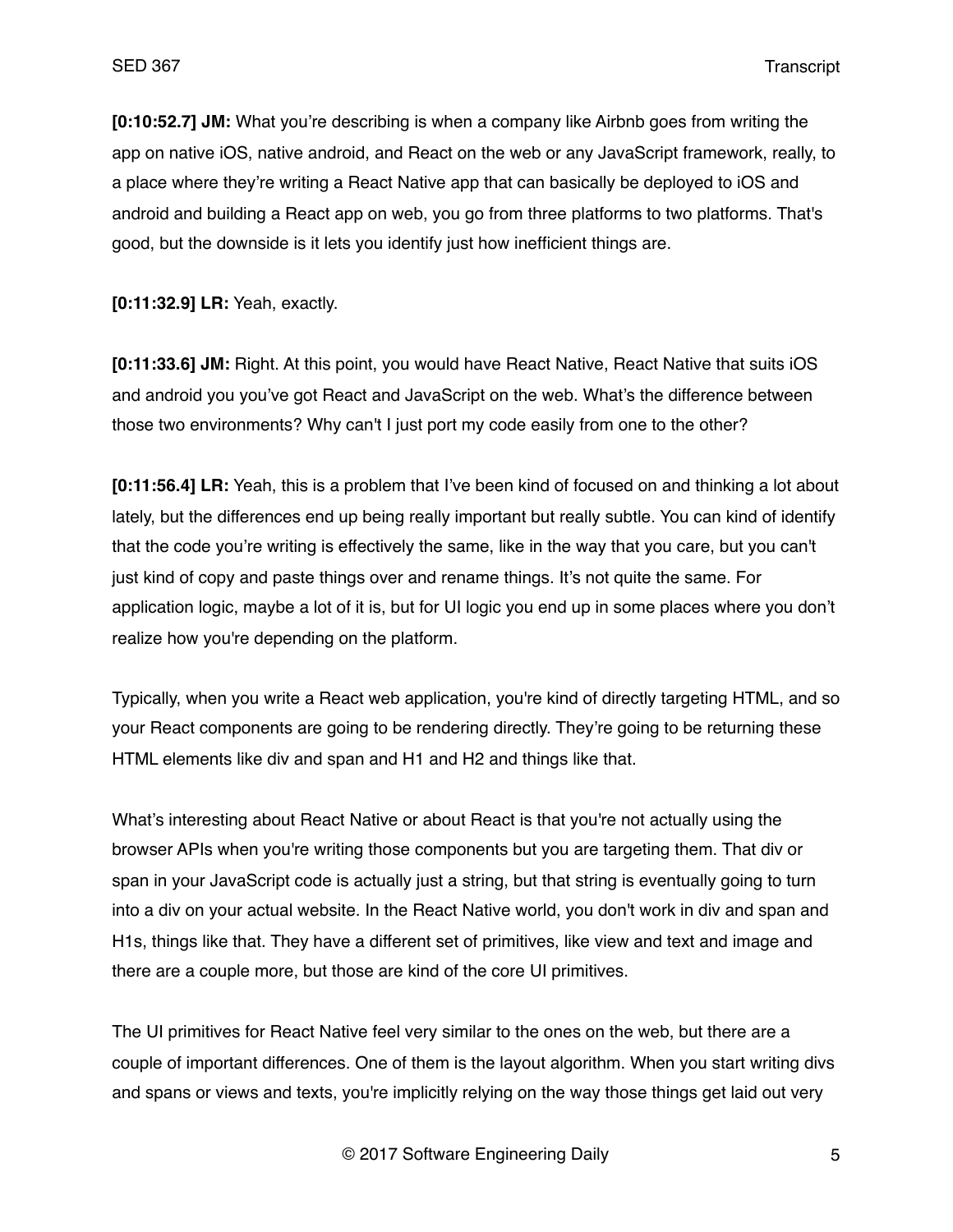intimately and it's very important for building the actual UI that you want to look at later on. React Native early on shows to implement Flexbox; a subset of the full CSS spec that the web builds. You have access to the Flexbox layout algorithm on the web, but it's not the default algorithm.

React Native kind of works on this subset of CSS. If you want to write cross-platform code, you have to essentially build the equivalent of these React Native primitives that have the same constraints that the ones in React Native do. You then sort of constrain yourself to using the Flexbox layout algorithm which actually is a very nice layout algorithm. It's a little bit newer in the web spec, and so it's not used as often, but it covers a lot of things, like a lot of UI paradigms that used to be very hacky and hard to do are very easy to accomplish with Flexbox.

### [SPONSOR MESSAGE]

**[0:15:23.5] JM:** Artificial intelligence is dramatically evolving the way that our world works, and to make AI easier and faster, we need new kinds of hardware and software, which is why Intel acquired Nervana Systems and its platform for deep learning.

Intel Nervana is hiring engineers to help develop a full stack for AI from chip design to software frameworks. Go to softwareengineeringdaily.com/intel to apply for an opening on the team. To learn more about the company, check out the interviews that I've conducted with its engineers. Those are also available at softwareengineeringdaily.com/intel. Come build the future with Intel Nervana. Go to softwareengineeringdaily.com/intel to apply now.

### [INTERVIEW CONTINUED]

**[0:16:19.5] JM:** So, then what's the current status of bridging that gap between my React Native for iOS and android app and the React app on the web? Is the current status quo good enough to bridge that gap? Is this a problem that's going away?

**[0:16:40.0] LR:** I think it really — At the moment, I think it depends maybe on your use case and what sort of browser support you need and what your sort of constraints are. Right now, there's a library that's written by Nicholas Gallagher from Twitter called React Native Web, and it's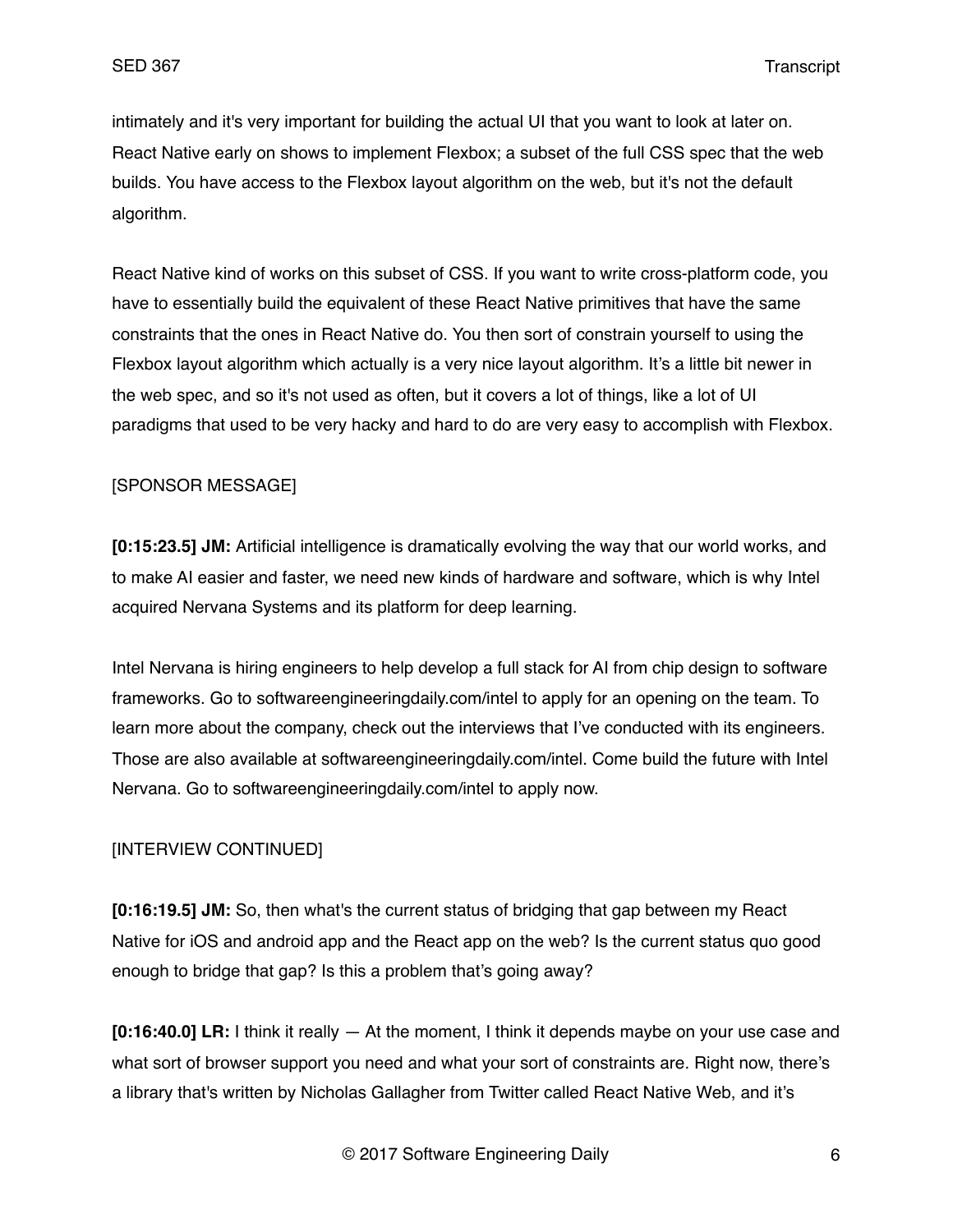essentially a set of the React Native APIs that React Native exports implemented for the web. Among those are what I sort of call the primitives and are sort of I think the most important ones, which are you view text image, style sheet, touchable and animated. We don't really have to know exactly what all of those do, but you can build most interfaces with just those 6 primitives.

React Native web does a great job of implementing these on the web and actually Twitter Lite, the new PWA that Twitter put out for mobile twitter.com is built on top of React Native Web. This is being used and sort of production scale in some places.

You should be very aware of like there are some performance implications to using these primitives relative to just using like div and span directly and that Nicholas and other people in the community, like me, are sort of currently working on trying to tighten that gap in terms of performance and kind of remove that as an issue.

**[0:18:17.2] JM:** Are there runtime performance issues?

**[0:18:20.0] LR:** Yes.

**[0:18:20.9] JM:** Okay.

**[0:18:24.3] LR:** Oh, sorry.

**[0:18:24.5] JM:** No. No. Go ahead. You want to talk about them a little bit?

**[0:18:27.4] LR:** Yeah. I was just going to say. I think that more and more, there's an importance of the ability to keep your JavaScript bundle small. The JavaScript parsing execution times of like old android phones is really bad.

So, I think with frameworks like this, especially where the typical use case for a React Native wet at the moment might be for writing actual mobile websites, and so it's pretty relevant to keep those times as fast as possible. I think that there is still a lot of improvement that can be made there, but I'm pretty excited for where it's headed.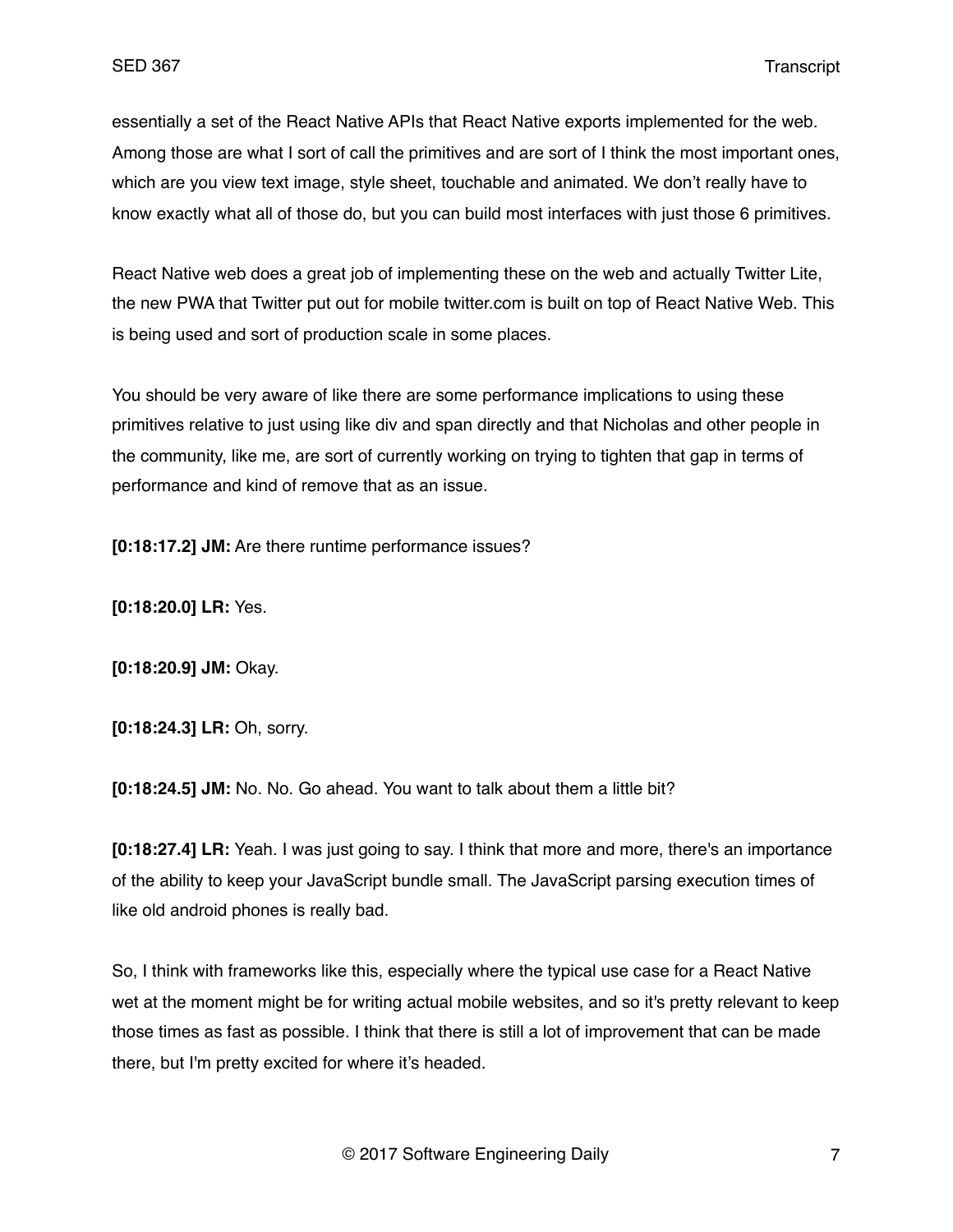**[0:19:14.0] JM:** To clarify what we're talking about here, I think we should go into a discussion of React Native APIs and what that actually means. There's all these different APIs that you can use in React Native and I know that you wrote a script to find the most frequently used APIs. I know you found thse seven APIs that you mentioned were the top ones and they accounted for something like 85% or something. I guess before we go there, we should about that even means. What is a React Native API?

**[0:19:50.9] LR:** Yeah. There's a JavaScript library called React which is one of the dependencies of React Native, and so React Native and React or not like siblings of one another. React Native is kind of an all-encompassing framework. Whereas React is just a JavaScript library that React Native itself depends on.

You can look at React Native as a set of APIs that you can use in JavaScript to target like native apps. The actual JavaScript that's running is run in a JavaScript virtual machine that's actually running on your device, like in the app. That JavaScript is then communicating with simple message passing across what we call the bridge in React Native, from the JavaScript's context into the native context. That communication layer kind of amounts to all of all of APIs that you would typically need to build a mobile app.

React Native itself has tried to kind of build these small APIs for every — Not every, but for a lot of the typical app use cases. Sometimes that's like a UI thing, like view and text are some of the UI components, but there's also things like switch and text box, scroll view, things like that. There's also non-UI components, and so there's a network information API. There is an internationalization API. There's a geo-location API. There's a network layer. There are things like that that aren't really React related, but they're just APIs that React Native exposes to you by default.

**[0:21:56.9] JM:** We should clarify here how React Native and JavaScript are running on, for example, iOS. People think of iOS typically as swift code or Objective-C code. For React Native, there is this bridge to getting to be able to interoperate with an iOS app, for example. We've done a lot of shows about this, so people can listen back if they want to hear about this discussion in more detail. Maybe could give an overview for — Before we go back to the React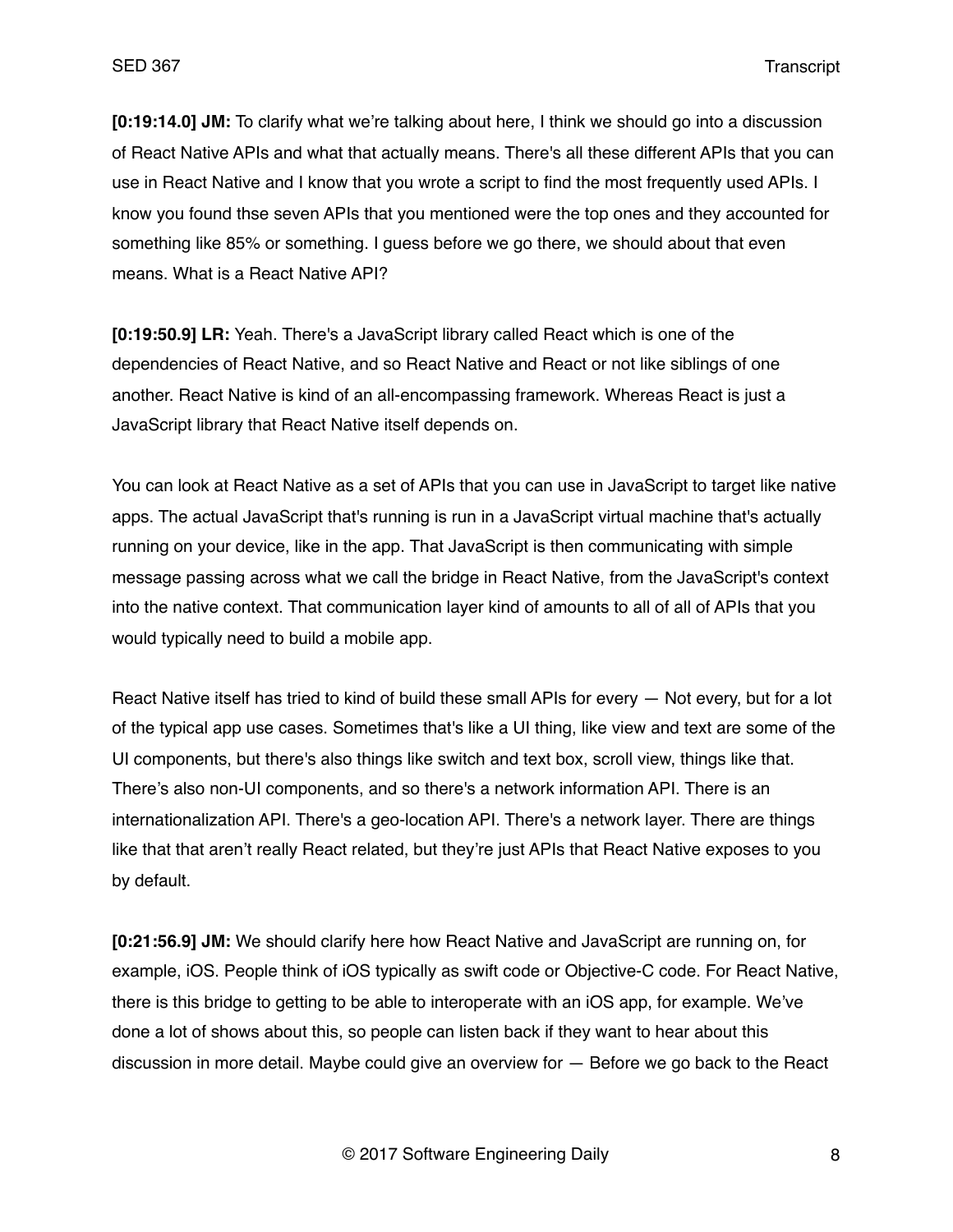Native APIs, in particular. How is React Native this thing that interacts with a traditionally swift or Objective-C app in the case of iOS?

**[0:22:47.9] LR:** Yeah, sure. On iOS, it's actually pretty easy. Apple actually includes in the operating system a JavaScript core API, and so when I say JavaScript core, what that is is a JavaScript virtual machine, a JavaScript runtime that Apple has made on top of WebKit. That's packaged with the operating system. If you're writing an app, you can instantiate an instance of JavaScript core and you can inject JavaScript's code into it and it will run. That's essentially entirely how React Native works. They've built what we call the bridge which is essentially just a message queue, a bidirectional message queue across this JavaScript core interface where you can injects objects into — Or messages into the JavaScript runtime and then the runtime can pass messages back to the native runtime. They've essentially created a very lightweight protocol to turn those messages into actual commands that resulted in UI and in things being drawn to the app and doing actual native things.

**[0:24:15.0] JM:** When I write a component for React Native, what's happening is that component is getting, I guess, processed by that JavaScript virtual machine and then its passing messages over that bridge to the native code, I guess?

**[0:24:35.5] LR:** Yes, this is actually I think one of the more innovative kind of pieces of the React JavaScript library that maybe people don't quite get if they're just casual React users. React is a way of building up your application as a set of components that are essentially functions that take in a set of props, like some data and then output a description of what the corresponding UI might look like provided that data.

It's important to understand that that literally is just a description, so it's not the actual UI. It's just turning this UI into serializable data and then the React library looks at that data. This data, a lot of people refer to it as the virtual DOM.

The React library itself looks at any state in time. It looks at this data and compares it to what it looked like earlier and finds the differences. Whenever there are differences, it turns that into a command. A command would be like a create view, or update view, or add child, remove child, move child, things like that. Those commands are essentially like a serialized list of instructions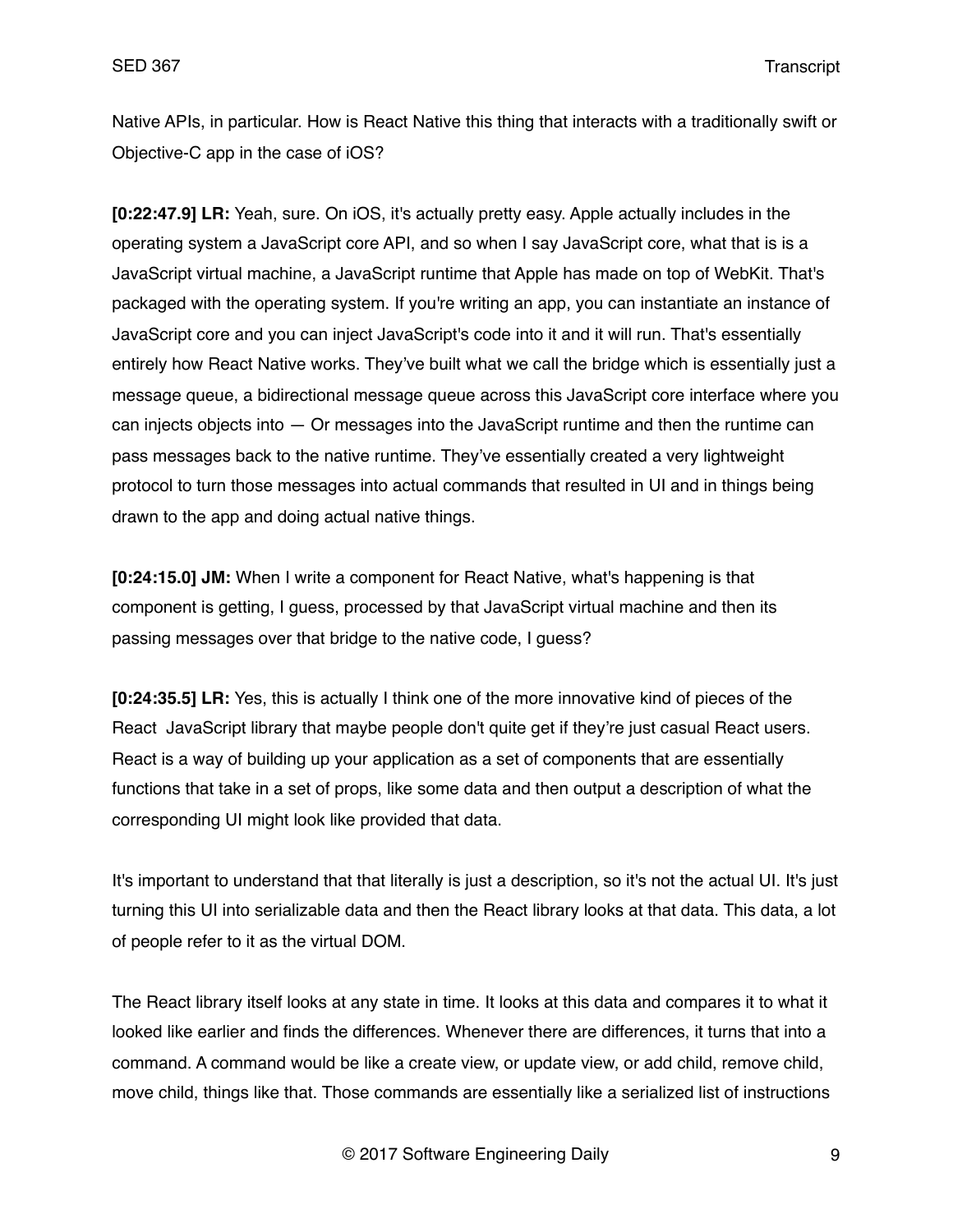and that kind of works that way in React web for the browser, but it turns out that you can — These instructions are pretty much generalizable, and so you can instead take these instructions and pass them to an iOS application and have them create UI views and kind of instrument the view with those instructions instead of browser, like DOM elements.

**[0:26:36.1] JM:** Basically, an event log of changes to a UI and it's basically platform agnostic because you just have event log of changes that should be made, and whether those changes are being communicated to an android client or to an iOS client or to a web client or to a VR client, you have the same sorts of operations that you want to do and you leave it to the underlying platform to translate that event log into actual UI.

### **[0:27:16.3] LR:** Exactly.

**[0:27:18.7] JM:** Okay. That settles for me the decoupling, because then, okay, we're just talking about like what are you wanting to do at the Reacts native layer to best create this event log of stuff that's going to turn into native UI components. We've got the seven fundamental APIs that we're going to build a user interface through. You got components, layout, interaction, animation, and branching. Wait, I'm sorry. No, those are — Sorry. Those are the —I should have said this more clearly. Okay. You've got the seven APIs and then you categorize them, you informally categorize them as APIs that fall into the category of either components or layout or interaction or animation or branching, these different like kind of adjectives that you want to classify these APIs as.

Maybe you could talk again about the seven APIs and why you classify them in these in these different ways and kind of how they fit into these different classification. I should emphasize, I think these are informal classifications that you've basically kind described them as.

**[0:28:31.5] LR:** Yeah. Maybe — I don't know if we've kind of explicitly said it, but the seven APIs we're talking about are the APIs that I've kind of dubbed as the primitives. Released to a library called Reacts Primitives that has these seven APIs. It's important to understand that this library called React Primitives is kind of just an interface. It's just a concept. There's actually  $-$  In that library, there is no implementation.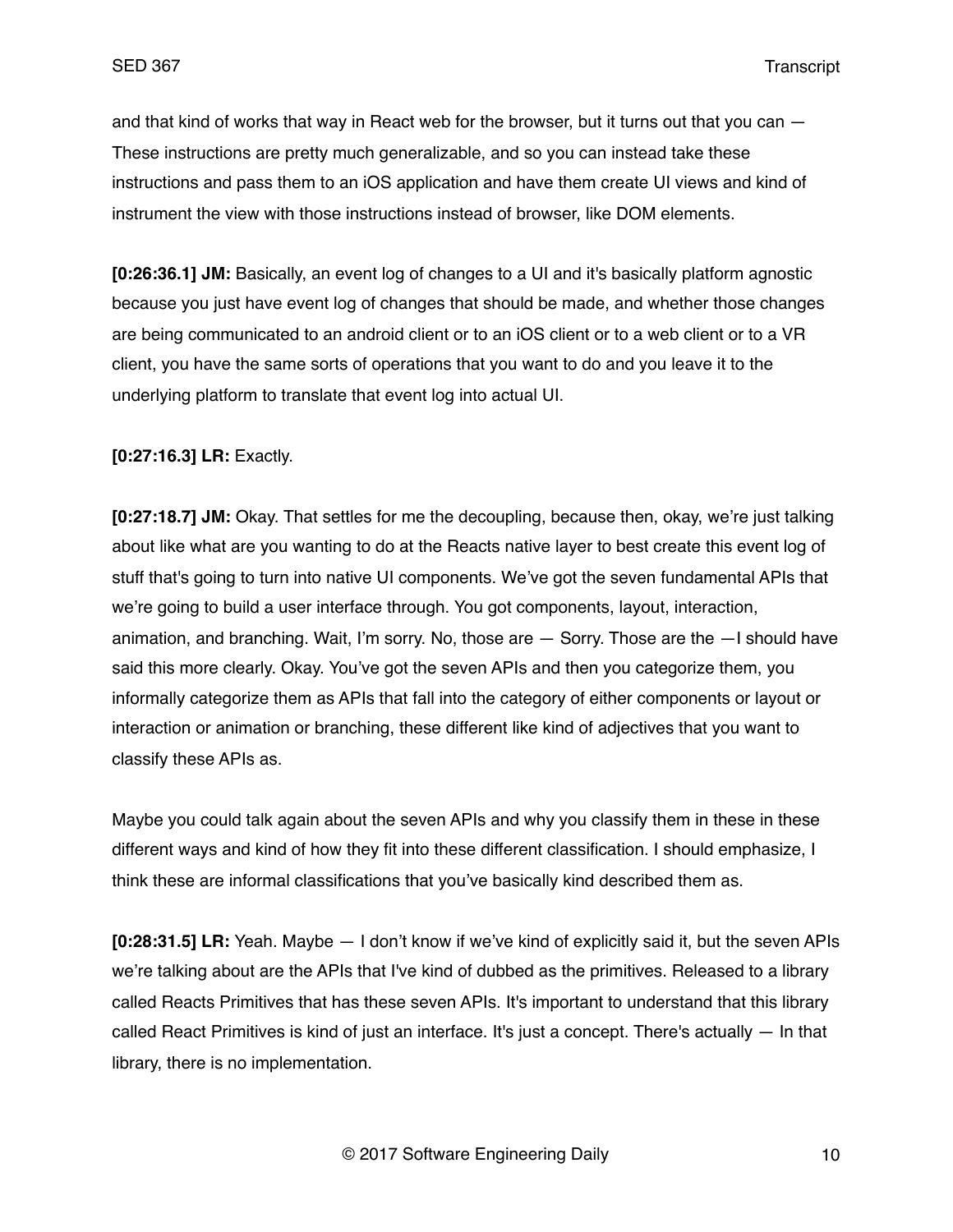What I've tried to identify is that the real trick here is really just identifying what the valuable primitive interfaces are and what they actually represent, because React kind of does the hard part of really decoupling this entire application code from the underlying platform. Now that we have that decoupling, React Native is a really good example of these core APIs being implemented on two relatively dissimilar platforms; iOS and android, but allowing them to achieve like very very similar results. All we've done or all Nicholas Gallagher with React Native Web has done is created that same interface for the web as another platform.

I think of the web as just another platform. I think that there are many more. Some that we may not even have invented yet, but maybe invented in coming years that I think this could be an important concept for.

**[0:30:21.6] JM:** I think one way to illustrate the importance of the concept is that in computer science classes, if you take them in college — Actually, if you go to a coding boot camp too, you learn about these core data structures, like linked list, or array, or hash map. We've kind of like settled on these core primitives that we use to build application logic, and like those haven't really changed much in a pretty long time. Everybody uses hash maps. Everybody uses linked lists. Everybody talked about the trade-offs with these things, but we never really had a good way of talking about UI, like kind of a hierarchy and it seems like where we're going with — You identified this well in these seven APIs. These are the seven API primitives that you're going to build your rich interfaces with. Much like whatever platform you're your building for, you're going to use hash maps.

**[0:31:20.5] LR:** Yeah, that's a really great analogy. Yeah, I think it hits it right on the nose. The way I kind of came about this is like I don't want like seem like I'm just this academic who said, "I think these are the primitives."

In reality, it's React Native that kind of went through the hard work of choosing them, but React native is massive. There are like 73 APIs that React Native exports. When I started building applications with React Native, something kind of emerged from it which was the realization. I created a pretty expansive component library for Airbnb, like roughly like 100 components or something and I realized that at end of it, I almost only used those seven APIs. There was very little else that I used at the core, like React Native export level. Those APIs end up being view,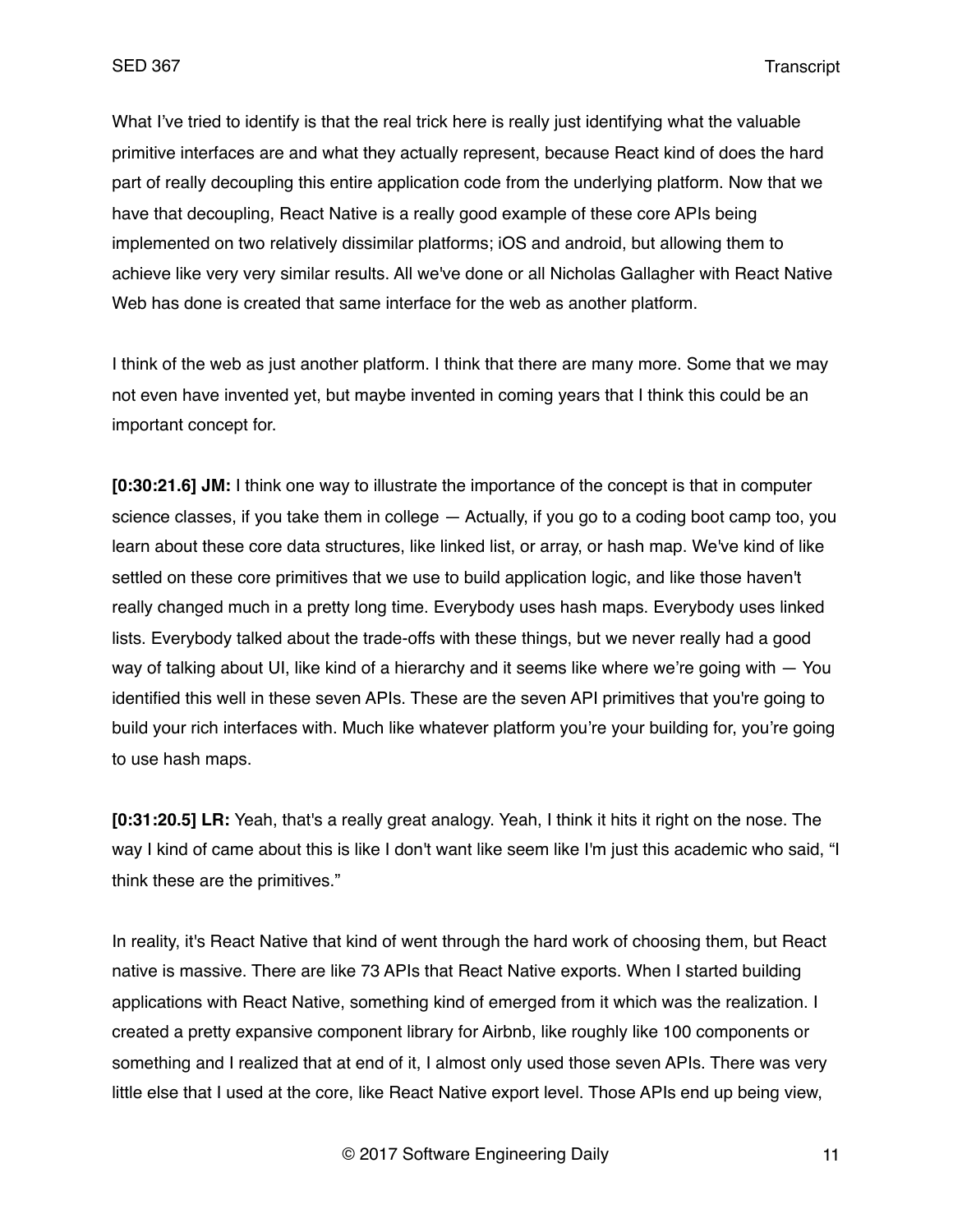text and image which are all React components that for people listening that are kind of used to the web, you can think of them as loosely corresponding to div, span and image.

Then the other like kind of really important UI primitive is style sheet which is essentially the layout algorithms. You can think of style sheet as a proxy for the Flexbox layout algorithm and as a way for defining styles that end up being passed into these core UI components of view, text and image.

Those are kind of these four pieces of UI that are really important. Then there is  $a - Y$ ou need user interaction, right? At that point you can kind of describe static UIs, but you need some way for the user to interact. A powerful kind of abstraction around that I came up with was this idea of touchable, and touchable is like —I'm actually considering renaming it to Pressible, but it's just — In React, you can wrap things with this Pressible component and then they become interactible. You have things like an on-press and on long present and things like that that you can get out of it.

Touchable actually has an animated kind of interface to it. You get this kind of animated effect going from un-pressed to pressed and that that is part of a dependency to an API called Animated, which is one of React Native's core APIs that is a really really elegant abstraction around animations that has a declarative interface that works really really well with React. That's an API that I've also chosen to be included because I think animation is becoming more more of an important kind of primitive part of UI design and this does really a good job of it I think.

Then there's kind of like one last API which is platform which I don't even really think of it as a primitive. I think it's just a utility and it's just sort of a practical utility to be able to branch some logic based on platform, which is inevitably needed not certain times. That's one of the ways that React Native allows you to branch by platform, but there's another way which isn't an API per se but is just the way the packager in React Native works where you can have files with different extensions on them. I call them platform extensions. You can have a component, like button or something, and so you could have a button.js. If you want it to have a different implementation on iOS, you could have a button.ios.js. This is just a very simple way to take modules and have an interface that's the same across all platforms but with drastically different implementations that kind of allow the developer to very clearly demarcate those lines.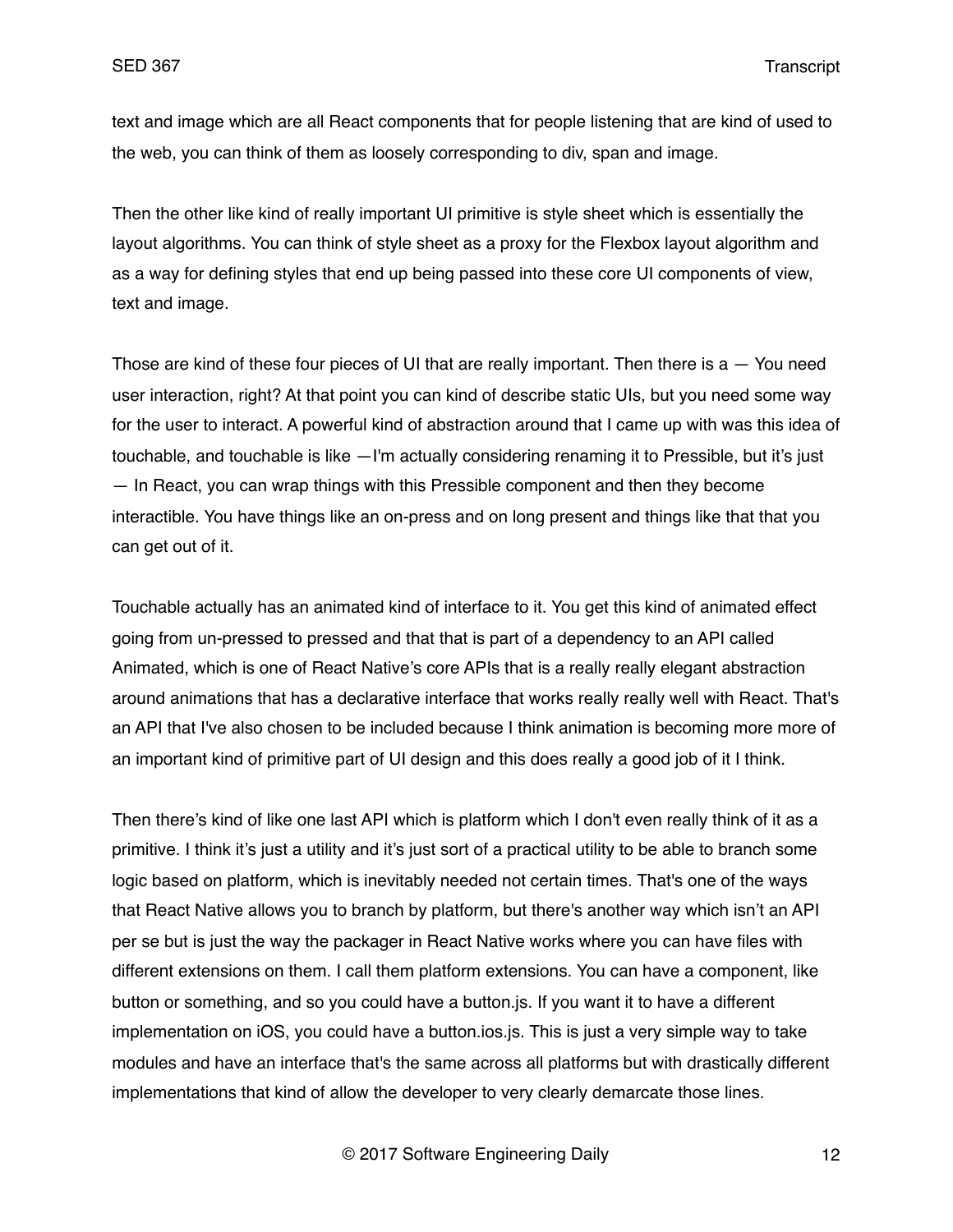### [SPONSOR MESSAGE]

**[0:36:10.0] JM:** Spring is a season of growth and change. Have you been thinking you'd be happier at a new job? If you're dreaming about a new job and have been waiting for the right time to make a move, go to hire.com/sedaily today.

Hired makes finding work enjoyable. Hired uses an algorithmic job-matching tool in combination with a talent advocate who will walk you through the process of finding a better job. Maybe you want more flexible hours, or more money, or remote work. Maybe you work at Zillow, or Squarespace, or Postmates, or some of the other top technology companies that are desperately looking for engineers on Hired. You and your skills are in high demand. You listen to a software engineering podcast in your spare time, so you're clearly passionate about technology.

Check out hired.com/sedaily to get a special offer for Software Engineering Daily listeners. A \$600 signing bonus from Hired when you find that great job that gives you the respect and the salary that you deserve as a talented engineer. I love Hired because it puts you in charge. Go to hired.com/sedaily, and thanks to Hired for being a continued long-running sponsor of Software Engineering Daily.

### [INTERVIEW CONTINUED]

**[0:37:40.4] JM:** Right. What's worth pointing out here is that at least today or when I last reported on React Native in detail, there's a number of instances where you're going to want to specify stuff about the platform that you're hitting. That's why it's not just like write your React Native app and it magically works on iOS and android. There's certain ambiguities to — When we talk about that event log, there are certain ambiguities where there's an event that is going to cause a change to the virtual DOM, that event might have some ambiguity on specific platforms. The idea of platform extension would resolve that ambiguity. You could probably explain this better than I could. If I'm unifying my app across web and mobile, what role do platform extensions play?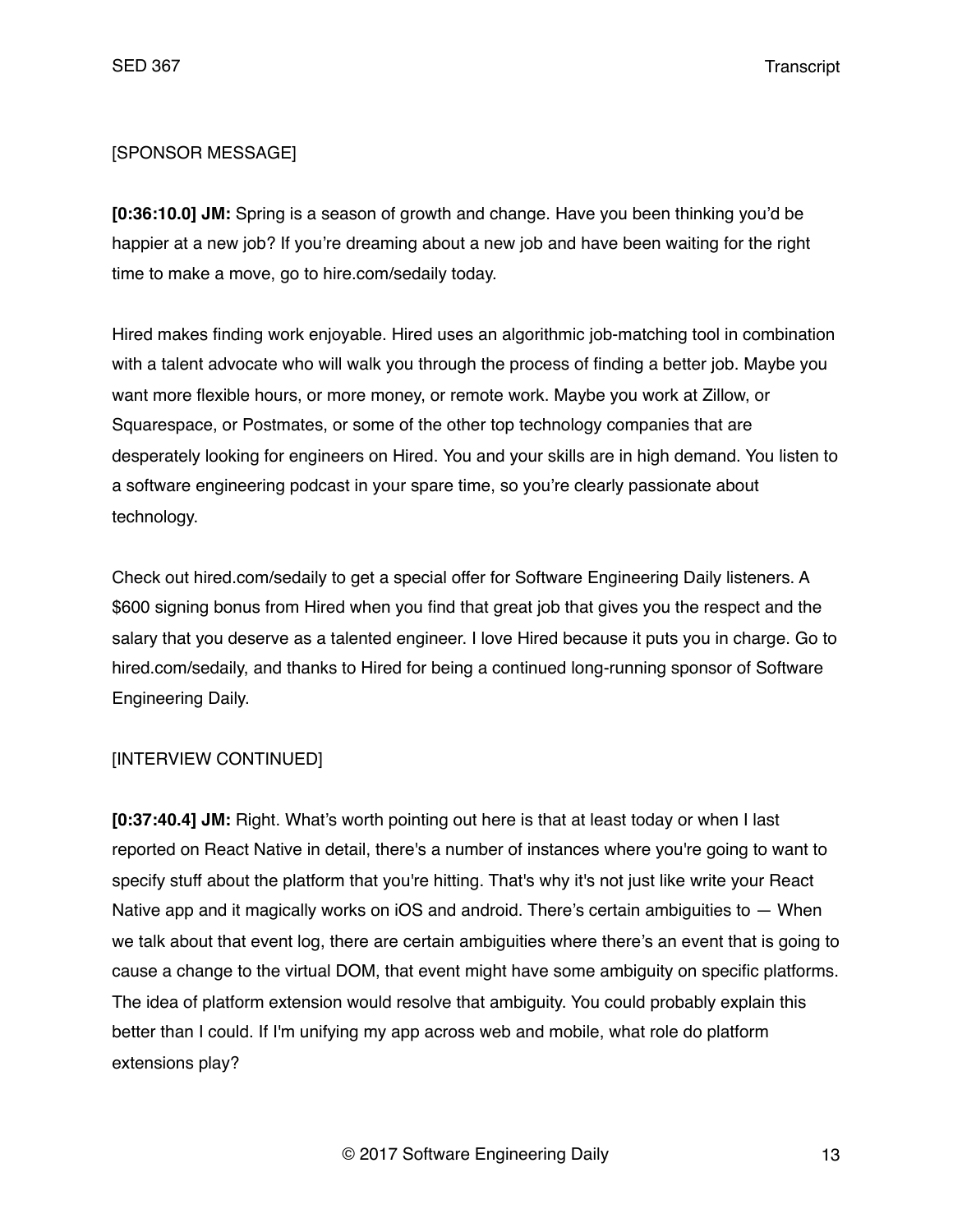**[0:38:37.3] LR:** I think platform extensions are maybe the most important aspect of all of these. The primitives themselves that I've identified are themselves possible only because of platform extensions. I'm just using an interface that I want to make very clear and I think it's an important interface. Basically, I'm choosing that interface and then implementation for each platform is completely different in plantation, but the public APIs is identical.

That's a powerful way to build things like kind of the bottom of the tree, and so you create these common interfaces at the bottom of the tree and kind of — Then on top of that, you have this like pallets of cross-platform components that you can work with. Actually, it's really important at the top of the tree too.

A lot of people, when I start talking about this, their immediate gut reaction is like, "Well, I don't want my iOS app to look the same as my android or the same as my website," and that's like totally fine. I think it's really important that this kind of flavor of cross-platform development is it's opt-in. You can only share what you want to share and not share what you don't want to share. You can have different entry points per platform and you could start off with two completely different code bases. You could implement both apps completely separately. They might be in the same repo, in the same folders or whatever, but they could have a completely separate, like zero intersection implementations.

Then you might realize like, "Hey, over here, we built this one component and over here we build pretty much the same exact component." Because there aren't any — Because you're using the same stack, the same platforms, there's no issues with just deleting one of those files and using the one. You can just do that, and then you start to realize that, "Oh, actually, a large chunk of my application is the same," but there may be really important differences that you want to preserve.

On iOS and android there are things like the navigational model is often quite different. People on android maybe want like a slide out drawer. People on iOS maybe wan some tabs. Maybe you want a bottom right to material UI, circular cerate button or something, but you don't want that on iOS. Lots of those decisions are perfectly valid decisions to make.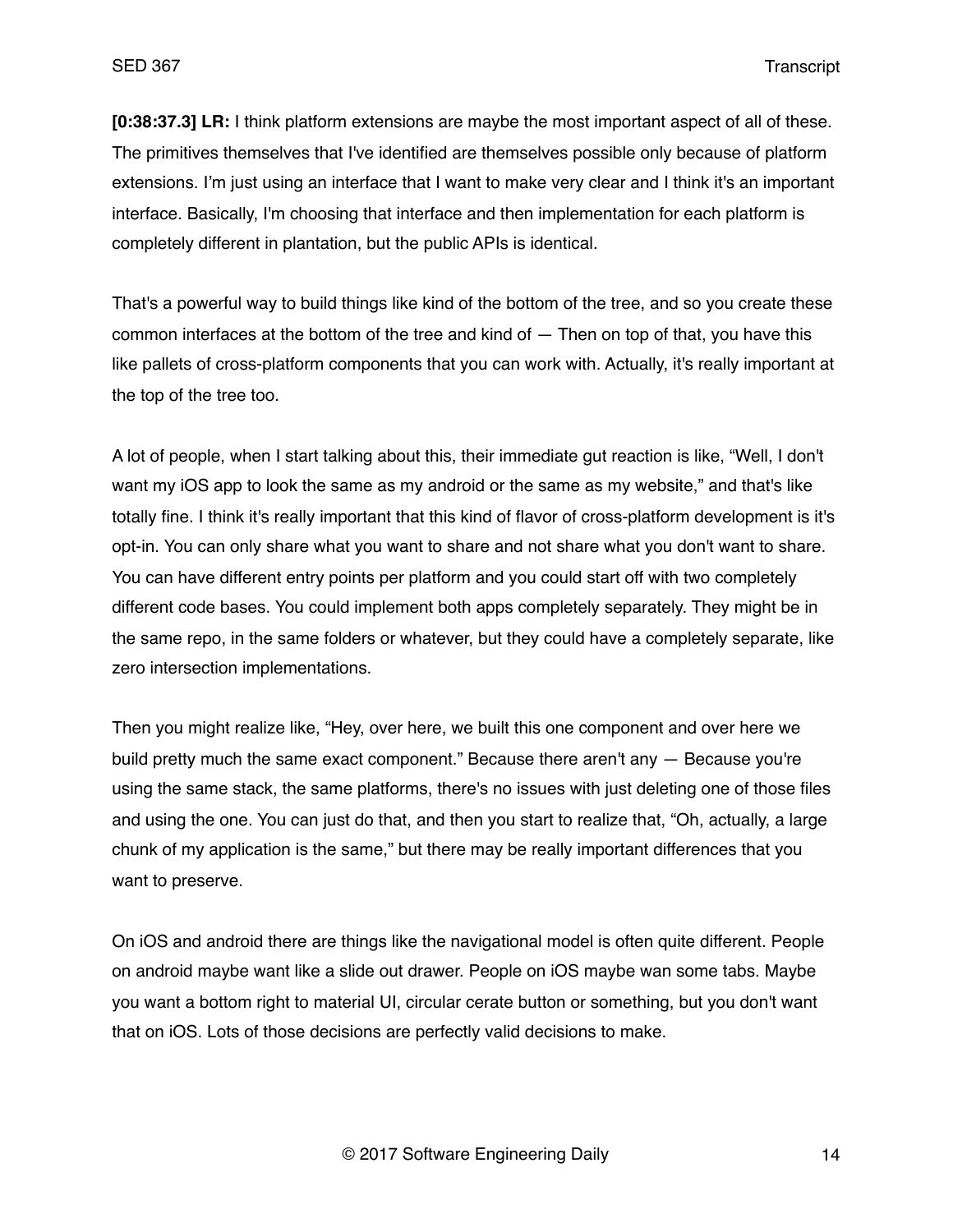It's important to know that like that's all completely possible here. You can you can make things as different as you want or as the same as you want. The point is that there is no longer this artificial barrier from sharing code that's there only because you're using different technologies.

**[0:41:53.7] JM:** I saw a really good demo that illustrated this that you gave at that React Native Europe Talk that I'll put in the show notes, by the way. The demo was like a  $VR - Like$  you're in VR and there's just like what looks like a smartphone interface floating in VR. It's just like, "Okay, I could see the thrust there." Like, "Okay, VR is not exactly the same." You don't necessarily want the same paradigms," but might as well be able to slap your smartphone UI code into a VR app. There's no reason why that should be complicated, and React Native allows that.

This is interesting, because there's a lot of React Native stuff that's been written at this point and VR has not gotten super popular. It'd probably get popular eventually. People will want an easy way to port their code to it and that I can see React Native naturally. People who had written React Native apps at that point will have a nice time adjusting to that. I know React Native VR has been created already.

I kind of want to just — For a thought experiment and just to kind of hear your thoughts on this, like everybody is getting into AR. Everybody is rebuilding their AR platform. Apple released an AR kit already and eventually we'll have glasses that we can see AR components. I know this is pretty speculative, but I'd love to know what would be the process of — Just to like walk me through how somebody writes a bridge between React Native and a new platform, because when a new platform comes out  $-$  Or we could even be talking about React Native for cars or whatever that would mean.

What is the process for writing — For getting the bridge necessary to hit a new platform? I think AR is a good example, because AR looks somewhat like the platforms that we deal with today.

**[0:44:06.7] LR:** Yeah. It could be more or less involved depending on kind of what you're able to do on whatever platform that that lives on. If the platform that that runs on can run C++, for instance, then it's probably not — That in and of itself kind of saves you a lot of trouble, because, one; most of the JavaScript runtimes are C++ based. You could throw in JavaScript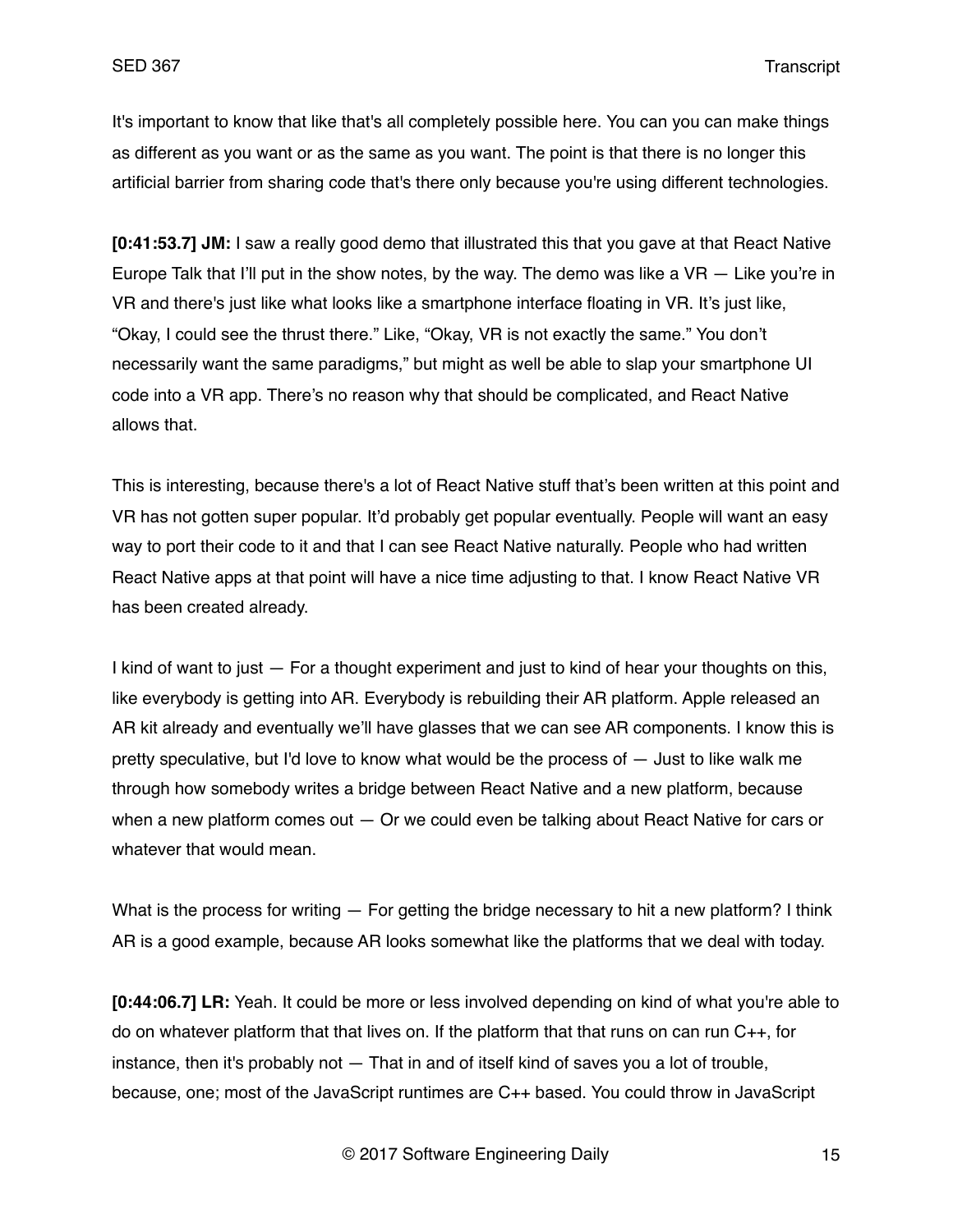core and then run it on with C++. Then React Native now itself is built on a cross-platform C++ bridge. You can actually have the bridge implementation too sort of for free.

Then once you have that, you basically have — The environment that your JavaScript code is going to run on and then you have this like kind of message implementation. Then once you have that, basically what you would need to create is part kind of the world — What in React Native we call the native modules. You would want to create like an implementation of the view and of the text and things like that and. Once that kind of comes in, you need to start interpreting these commands that I was calling them earlier. React Native has some kind of interfaces that are already defined that you would probably want to implement as well. There's one called UI manager, and that sort of is the React Native like renderer on the native side that kind of starts instantiating views and things like that.

A big part of that in particular is the layout algorithm. Again, this is another thing that's kind of been done for you. You have yoga now, which is a C++ library that Facebook has put out which is the Flexbox algorithm. With that, you have to kind of wire that up to whatever view system you'd be using. If this was like a new platform, it might have a new way of laying out views. You would need to — Tell Yoga how to kind of traverse that view hierarchy and then things like measuring texts are really important there, is you need to expose a method of text measurement and like intrinsic sizes of views and things like that.

That's like in a nutshell the — That is like what the renderer. That is what React Native is, is kind of those things being set up. It's like a set of native modules. One of them being the UI manager, which is a really important one that ends up orchestrating layout with the usage of yoga. Pretty much all of that  $-$  Anything below that is like already done for you in  $C_{++}$  which most like environments that you're going to dream up like probably have some C++ capabilities, but some don't. The web is an example of one where we don't really have the ability to run C++.

You would want to implement those things on the web, but like Yoga for instance can be compiled to JavaScript via asm.js. That algorithm can be run on the web which this is how — This is how React VR works, actually, because React VR is actually browser-based. It uses WebGL and 3GS, but actually runs in JavaScript. The code that is in React Native, like running with native code, like Objective-C and C++ in React VR land is just JavaScript.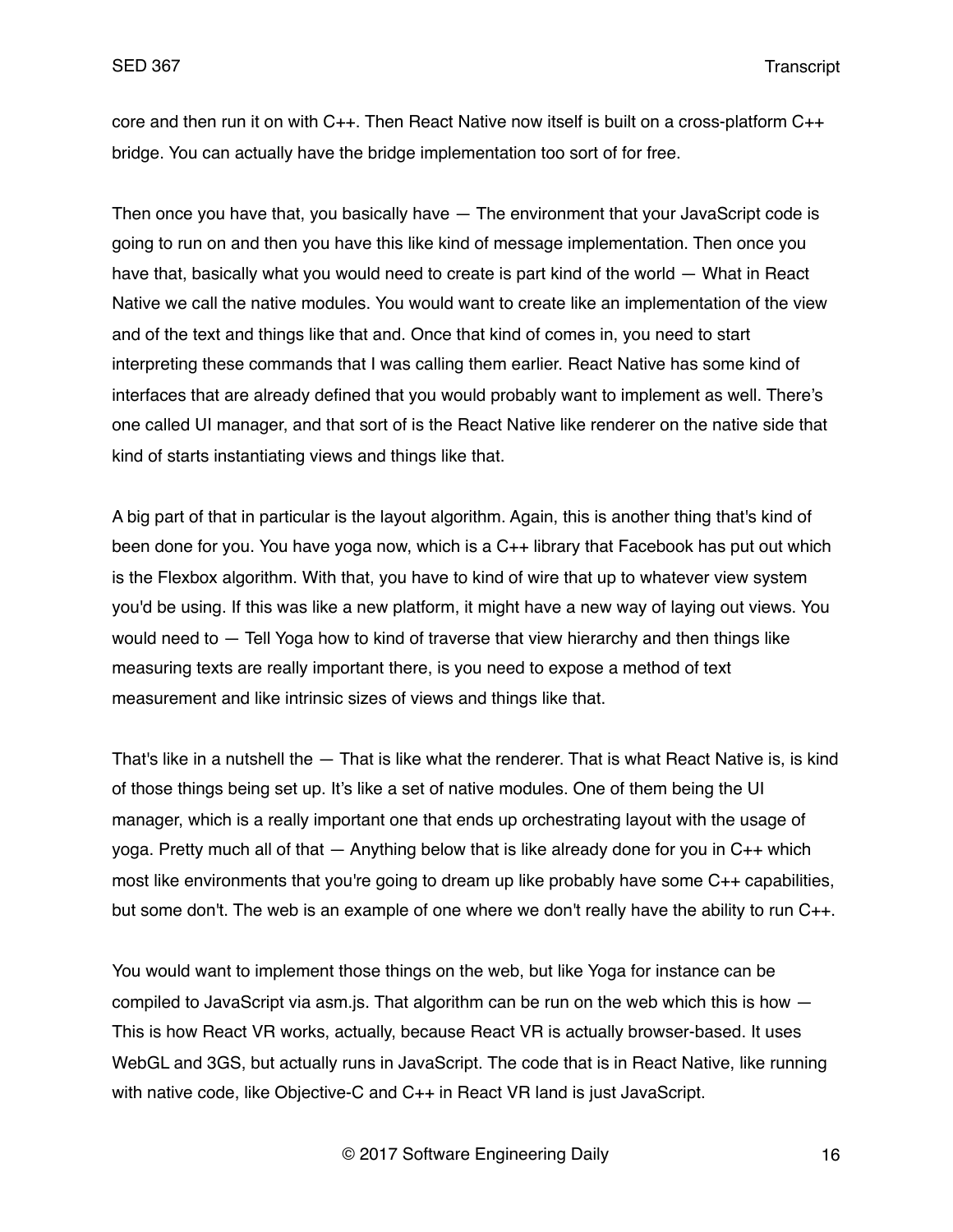SED 367 Transcript

**[0:48:14.9] JM:** The web assembly route is where C++ runs. C++ gets compiled or transpired, I guess, to this small subset of JavaScript functions and then that code can run on the browser. You're saying that's how web VR works? I'm sorry. React VR?

**[0:48:36.7] LR:** Yeah. React VR doesn't use web assembly, but it could in the future. It uses asm.js, which is just a protocol that some browsers implement that if valid JavaScript is written in a certain way, then it will essentially execute it as  $-$  It will like kind of parse it as  $C_{++}$ . I quess it's not C++. It will run it as bytecode, I guess, and it's like extremely fast. There's no dynamic types or anything like that in asm.js. If it de-ops into normal JS, then it would still be like a valid JavaScript program.

**[0:49:25.1] JM:** It seems like if the requirements for building a good underlying system that React Native can run on top of, the requirement to basically run C++, which is like any operating system. When we talk about like the future, I mean it seems like we basically got a new operating system and it's going to be a cross-platform thing and it's like, "Cool." All of a sudden Facebook came out with this thing that's going to sneak up on us and be like the new — Right now, React Native apps, it's just basically like having to form fit the current generation of mobile operating systems that developers are kind of fed up with dealing with these two platforms and having to deal with the web also and it's just like — It seems like React Native kind of cures all of that.

Assuming React — And I know you have high hopes for React in the future. I saw that quote about Guillermo Rauch talking about how we're going to exploring React Native and React for the next decade or the remainder of this decade at least. Have you thought about what is the optimal underlying substrate that React would be running on top of? Because surely it's not like this alien operating system that React has to bolt itself on to.

**[0:50:56.5] LR:** Yeah. It's important to not underplay the role of like the platform here still. I guess the actual implementations of things like view and text and image and things like that, that there's a lot there. We're actually — React Native is really bootstrapping itself on top of an already fully rich UI system that is UI kit on iOS and is like the android view system on android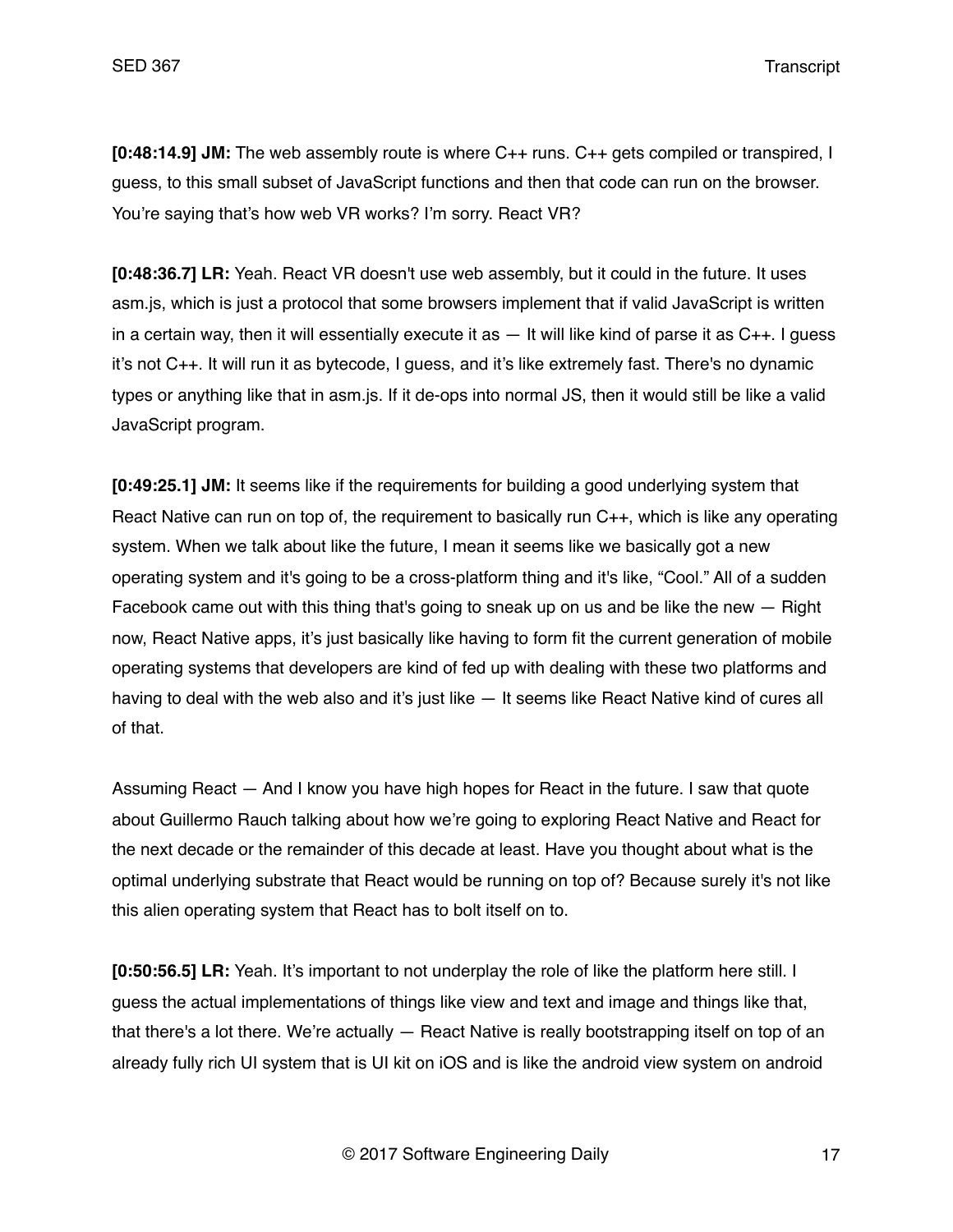SED 367 Transcript

and is the DOM on the web. Those things are not simple and there's still a lot of work going on there.

I think it is a really compelling kind of line to draw in the sand where you could be a company that said like, "Hey, we're going to build as much as we can kind of above this line with this interface." I think that that could afford a company a lot of  $-$  It's kind of like a nice head. If you want to enter into a new platform, all of a sudden it's maybe not that hard. If you want to make a play in like the VR space and you actually didn't have to rewrite a bunch of your application to do that, but you could rewrite like a very select portion that you want it kind of utilize the new features of that platform. That's a really compelling story, I think.

If there's something new comes along that kind of changes things dramatically and looks like it could be the future but you're not sure, it's really nice to not have to feel like you're really clinging on to this platform of the past and that you could just build these primitives so to speak and kind of already have this pretty rich experience to start off with, like relatively small investment. I don't think that that's like the reason to use React Native or react primitives or whatever, but I think that that's like a really interesting aspect of it.

**[0:53:14.2] JM:** Okay. It's been really fun talking to you and we barely scratched the surface of this stuff I wanted to get to. There's a lot of other material people might have seen or heard about this thing, React Sketch app that we didn't get to today and I know you've also got  $-1<sup>'</sup>m$ sure you could have said some interesting stuff about GraphQL, but people can check out that stuff in the show notes and maybe we can do another show in the future. This is really fun.

**[0:53:41.4] LR:** Yeah, sure. I am happy to talk anytime about those things. There is probably another shows worth of stuff there.

**[0:53:50.8] JM:** Absolutely. Cool. Leland, thanks for coming on Software Engineering Daily.

**[0:53:54.0] LR:** Yeah, than you very much, Jeff, for having me. It's fun.

**[0:53:56.7] JM:** Okay. Great.